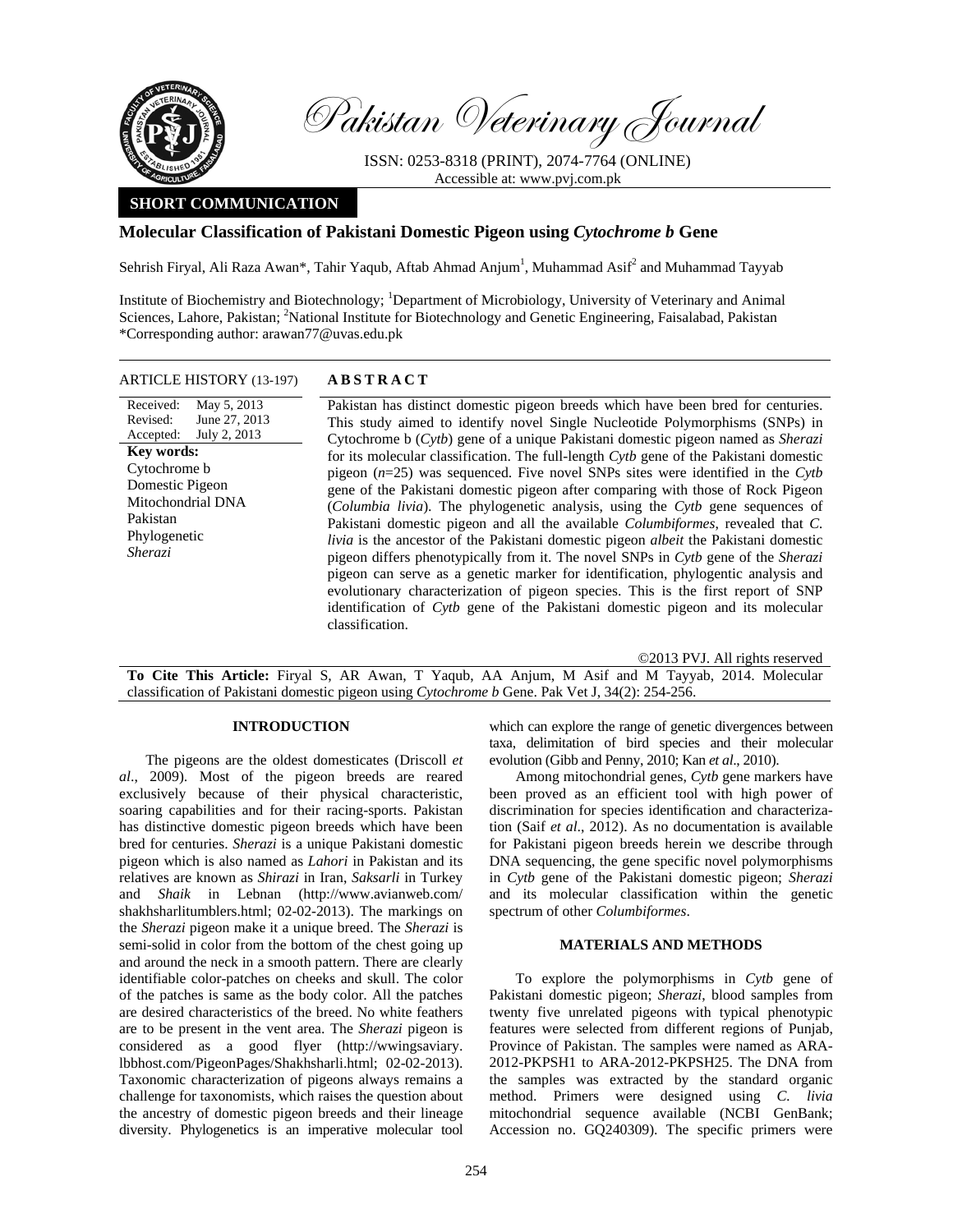

**Fig. 1:** The phylogeny based on the *Cytochrome b* gene sequences of *Columbiformes* indicating the phylogenetic and molecular classification of the Pakistani domestic pigeon.